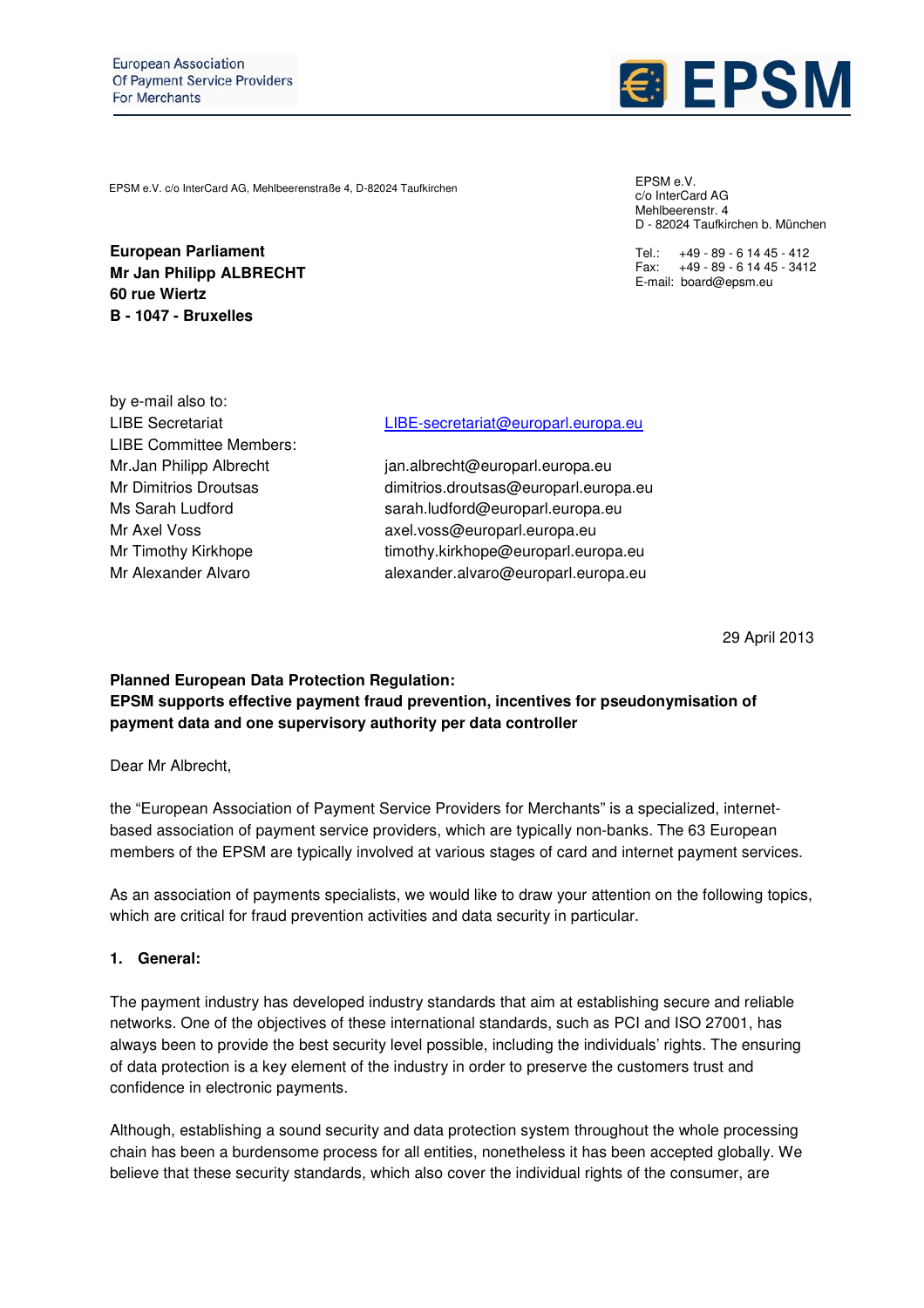#### consistent with the **European Central Bank's (ECB) Recommendations for the Security of Internet Payments**.

The ECB published its Recommendations for the Security of Internet Payments as well as draft Recommendations for Account Access Services on 31 January 2013<sup>1</sup>. One of the overarching principles is that payment providers are tasked to **perform risk analyses, fraud monitoring as well as logging and tracing of transactions in order to reduce fraud and to provide transaction data to law enforcement agencies**.

We believe that most of these recommendations are not only adequate but also necessary to mitigate fraudulent transactions to the benefit of the payer as such and to the functioning of electronic payment systems. Therefore, EPSM would very much appreciate **a coherent approach** from both the **European Central Bank** regarding the 'Security of Internet Payments' and the **European Parliament** regarding the 'General Data Protection Regulation'.

### **2. Anti Fraud**

EPSM appreciates that **fraud** is clearly referenced in the definition of financial crime, that processing for anti fraud purposes is lawful, that there is no right to be forgotten for fraudsters, and that industry practises are acknowledged. Therefore, EPSM supports Amendments 803, 805, 862, 873, 874, 878, 880, 894, 1445, 1446, 1447, 1448, 1556, 1584, 1588 and 1590. In order not to contradict these principles, we believe that in Amendment 850 the possibility to 'monitor and detect fraud' should be included. As we believe that the requirements towards potential fraudsters should be limited, we are concerned about Amendments 100, 101, 102, 165, 876, 1545.

#### **3. Incentivise Pseudonymisation**

EPSM welcomes that **pseudonymisation** is incentivised by a number of amendments from LIBE committee members and therefore supports the Amendments 395, 415, 730, 734, 900, 1102, 1103, 1249, 1357, 1376, 1420 and 1585. In regard to Amendment 85, EPSM favours the deletion of the words 'is specific to one given context and which', as this is likely to provide room for interpretation that could limit effective fraud prevention. As pseudonymisation should be incentivised, EPSM does not support Amendment 105.

### **4. One Supervisory Authority**

EPSM supports the concept to have only **one supervisory authority per data controller**. Amendments 423, 424, 789, 790 as well as 2583 and 2592 are therefore supported. Amendment 277, requiring legally the involvement of other supervisory authorities before measures are adopted, is likely to minimise the effects of a 'one-stop-shop'.

Should you wish to receive further information, please do not hesitate to contact us.

Yours sincerely,

Nicolas Adolph **Robert Komatz** Robert Komatz

Enclosures

 $\overline{a}$ 

Chairman of EPSM Deputy Chairman of EPSM

<sup>1</sup> <sup>1</sup> Recommendations for The Security of Internet Payments and Recommendations for 'Payment Account Access' Services;<br>both documents can be downloaded at the ECB website: http://www.ecb.int/press/pr/date/2013/html/pr130131 http://www.ecb.int/press/pr/date/2013/html/pr130131\_1.en.html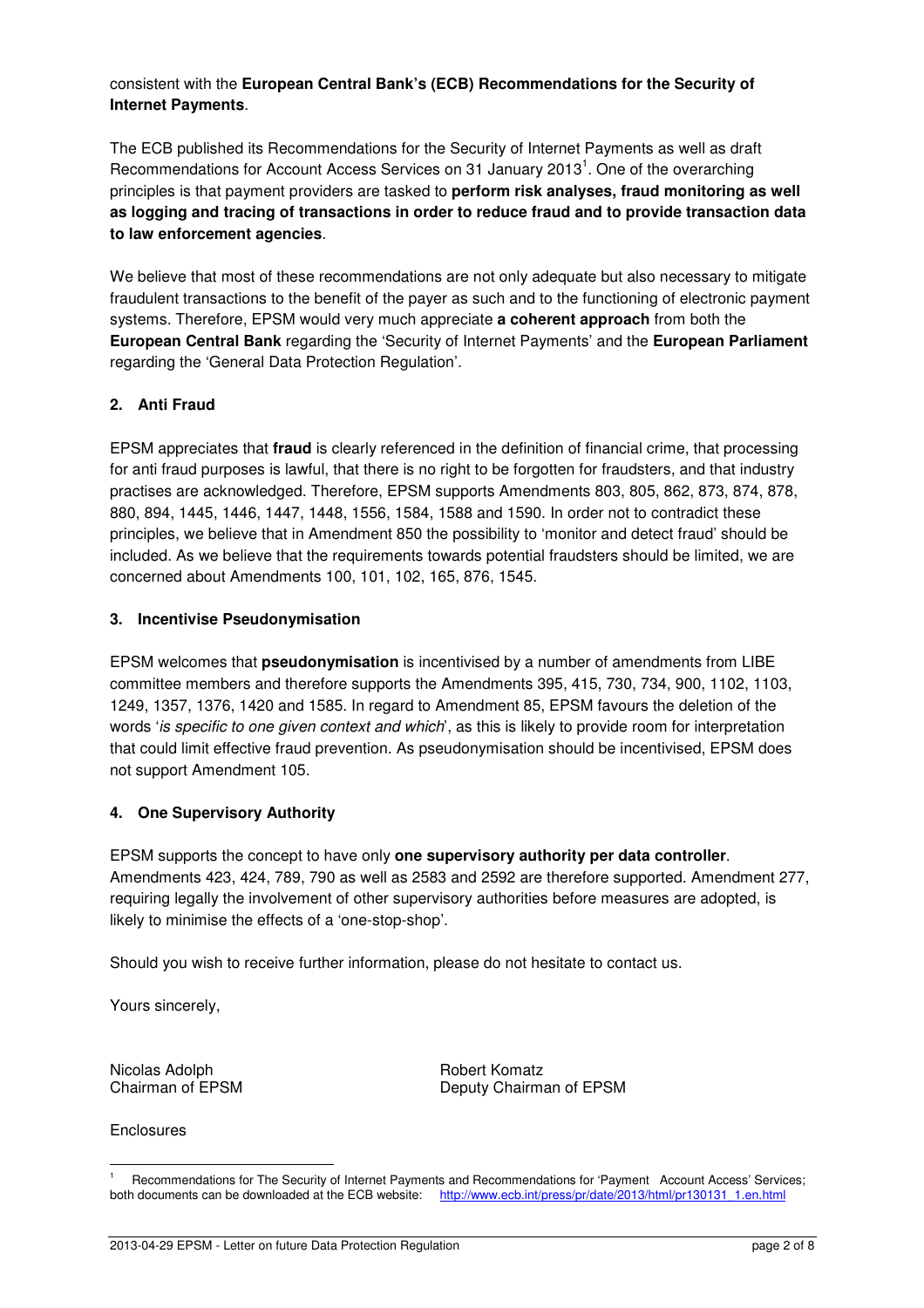# **Enclosure 1 - Amendments supported by EPSM**

| Amend | Vote      | Text of the Amendment                                                                 |
|-------|-----------|---------------------------------------------------------------------------------------|
| ment  |           |                                                                                       |
| 395   | $+$       | (23a) This Regulation recognises that pseudonymisation is in the benefit of           |
|       |           | all data subjects as, by definition, personal data is altered so that it of itself    |
|       |           | cannot be attributed to a data subject without the use of additional data. By         |
|       |           | this, controllers should be encouraged to the practice of pseudonymising              |
|       |           | data.                                                                                 |
| 415   | $+$       | (25a) This Regulation recognises that the pseudonymisation of data can help           |
|       |           | minimise the risks to privacy of data subjects. To the extent that a controller       |
|       |           | pseudonymises data, such processing should be considered justified as a               |
|       |           | legitimate interest of the controller.                                                |
| 423   | $+$       | (27) Where a controller or a processor has multiple establishments in the             |
|       |           | Union, including but not limited to cases where the controller or the                 |
|       |           | processor is a group of undertakings, the main establishment of a controller in       |
|       |           | the Union for the purposes of this Regulation should be determined according to       |
|       |           | objective criteria and should imply the effective and real exercise of management     |
|       |           | activities determining the main decisions as to the purposes, conditions and means    |
|       |           | of processing through stable arrangements. This criterion should not depend           |
|       |           | whether the processing of personal data is actually carried out at that location; the |
|       |           | presence and use of technical means and technologies for processing personal          |
|       |           | data or processing activities do not, in themselves, constitute such main             |
|       |           | establishment and are therefore not determining criteria for a main establishment.    |
|       |           | A group of undertakings may nominate a single main establishment in the               |
|       |           | Union.                                                                                |
| 424   | $+$       | (28) A group of undertakings should cover a controlling undertaking and its           |
|       |           | controlled undertakings, whereby the controlling undertaking should be the            |
|       |           | undertaking which can exercise a dominant influence over the other undertakings       |
|       |           | by virtue, for example, of ownership, financial participation or the rules which      |
|       |           | govern it or the power to have personal data protection rules implemented. A          |
|       |           | group of undertakings may nominate a single main establishment in the                 |
|       |           | Union.                                                                                |
| 730   | $\ddot{}$ | (2a) 'pseudonymous data' means any personal data that has been collected,             |
|       |           | altered or otherwise processed so that it of itself cannot be attributed to a         |
|       |           | data subject without the use of additional data which is subject to separate          |
|       |           | and distinct technical and organisational controls to ensure such non                 |
|       |           | attribution, or that such attribution would require a disproportionate amount         |
|       |           | of time, expense and effort;                                                          |
| 734   | $+$       | (2b) 'anonymous data' means any personal data that has been collected,                |
|       |           | altered or otherwise processed in such a way that it can no longer be                 |
|       |           | attributed to a data subject; anonymous data shall not be considered                  |
|       |           | personal data;                                                                        |
| 789   | $+$       | (13) 'main establishment' means both as regards the controller and as regards         |
|       |           | the processor, the place constituting its official seat in the Union, if that is the  |
|       |           | place where the main decisions of the institution, enterprise, or group are           |
|       |           | taken, or the latter place, if different;                                             |
| 790   | $+$       | (13a) 'competent supervisory authority' means the supervisory authority               |
|       |           | which shall be solely competent for the supervision of a controller in                |
|       |           | accordance with Article 51(2), (3) and (4);                                           |
| 803   | $+$       | (19a) 'financial crime' means criminal offences in connection with organised          |
|       |           | crime, racketeering, terrorism, terrorist financing, trafficking in human             |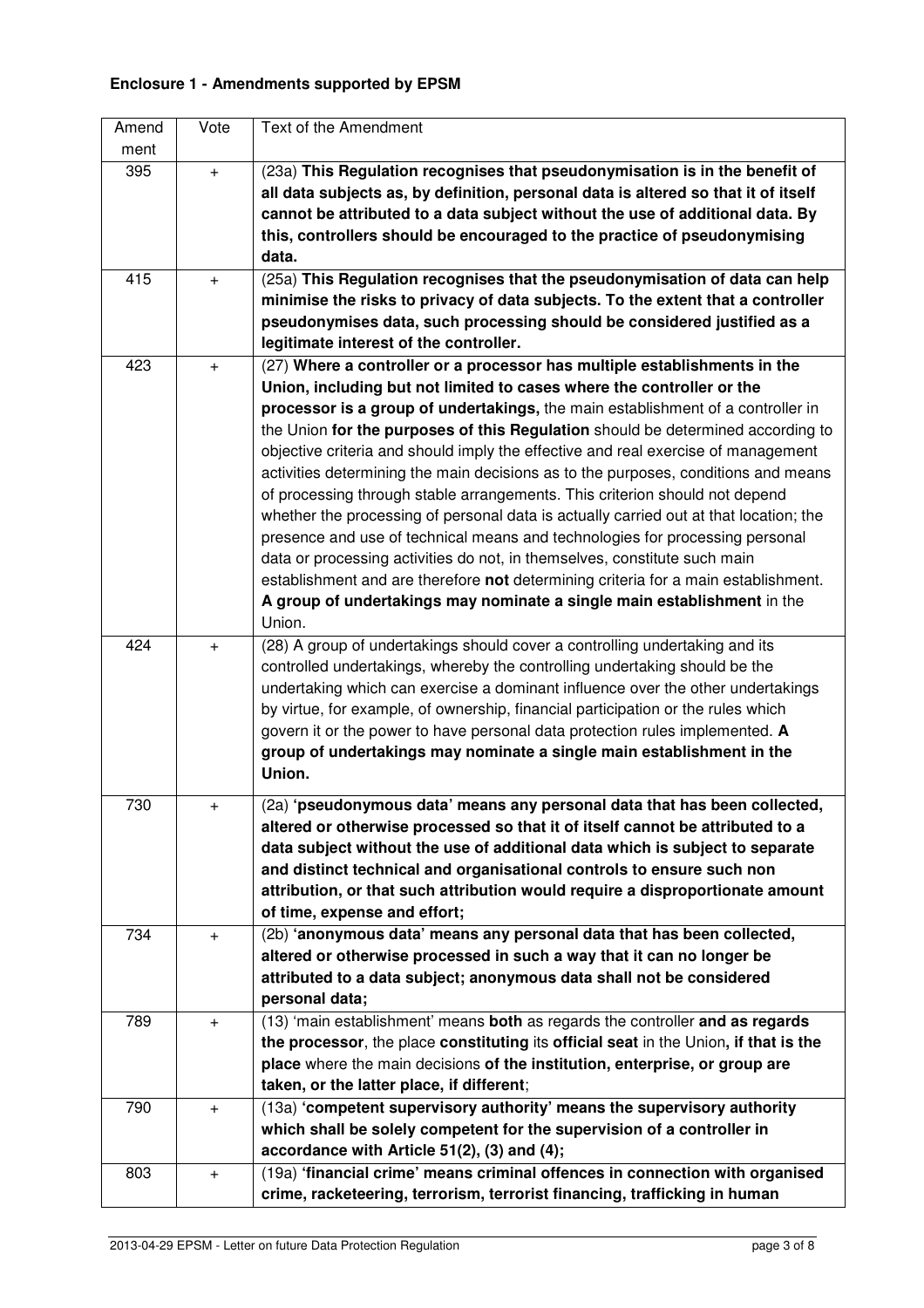|      |                   | beings, migrant smuggling, sexual exploitation, trafficking in narcotic drugs<br>and psychotropic substances, illegal arms trafficking, trafficking in stolen<br>goods, corruption, bribery, fraud, counterfeiting currency, counterfeiting and<br>piracy of products, environmental offences, kidnapping, illegal restraint and<br>hostage-taking, robbery, theft, smuggling, offences related to taxation,<br>extortion, forgery, piracy, insider trading and market manipulation.                                                                                                                                                                                                      |
|------|-------------------|-------------------------------------------------------------------------------------------------------------------------------------------------------------------------------------------------------------------------------------------------------------------------------------------------------------------------------------------------------------------------------------------------------------------------------------------------------------------------------------------------------------------------------------------------------------------------------------------------------------------------------------------------------------------------------------------|
| 805  | $\qquad \qquad +$ | (19a) 'financial crime' means criminal offences in connection with organised<br>crime, racketeering, terrorism, terrorist financing, trafficking in human<br>beings, migrant smuggling, sexual exploitation, trafficking in narcotic drugs<br>and psychotropic substances, illegal arms trafficking, trafficking in stolen<br>goods, corruption, bribery, fraud, counterfeiting currency, counterfeiting and<br>piracy of products, environmental offences, kidnapping, illegal restraint and<br>hostage-taking, robbery, theft, smuggling, offences related to taxation,                                                                                                                 |
| 862  | $+$               | extortion, forgery, piracy, insider trading and market manipulation.<br>(c) processing is necessary for compliance with a legal obligation or regulatory<br>rule or industry code of practice, either domestically or internationally, to<br>which the controller is subject;                                                                                                                                                                                                                                                                                                                                                                                                             |
| 873  | $+$               | (f) processing is necessary for the purposes of the legitimate interests pursued by<br>the controller or by the third party or parties to whom the data are disclosed<br>and of the legitimate expectations of the data subject based on his or her<br>relationship with the controller, taking into account the interests or rights and<br>freedoms of the controller to conduct a business as well as the interests or<br>fundamental rights and freedoms of the data subject which require protection of<br>personal data, in particular where the data subject is a child. This shall not apply to<br>processing carried out by public authorities in the performance of their tasks. |
| 874  | $\ddot{}$         | (f) processing is necessary for the purposes of the legitimate interests pursued by<br>the controller or by the third party or parties to whom the data are disclosed<br>and the legitimate expectations of the data subject based on his or her<br>relationship with the controller, taking into account the interests or rights and<br>freedoms of the controller to conduct a business as well as the interests or<br>fundamental rights and freedoms of the data subject which require protection of<br>personal data, in particular where the data subject is a child. This shall not apply to<br>processing carried out by public authorities in the performance of their tasks.    |
| 878  | $\ddot{}$         | (f) processing is necessary for the purposes of the legitimate interests pursued by,<br>or on behalf of a controller or a processor, or by a third party or parties in<br>whose interest the data is processed, including for the security of<br>processing, except where such interests are overridden by the interests or<br>fundamental rights and freedoms of the data subject which require protection of<br>personal data, such as in the case of processing data pertaining to a child. The<br>interest or fundamental rights and freedoms of the data subject shall not<br>override processing carried out by public authorities in the performance of their<br>tasks.            |
| 880  | $\ddot{}$         | (f) processing is necessary for the purposes of the legitimate interests pursued by a<br>controller or controllers or by a third party or parties to whom the data are<br>disclosed, except where such interests are overridden by the interests or<br>fundamental rights and freedoms of the data subject which require protection of<br>personal data, in particular where the data subject is a child.                                                                                                                                                                                                                                                                                 |
| 894  | $\boldsymbol{+}$  | (fb) processing is necessary for fraud detection and prevention purposes<br>according to applicable financial regulation or established industry, or<br>professional body, codes of practice;                                                                                                                                                                                                                                                                                                                                                                                                                                                                                             |
| 900  | $+$               | (fd) processing is necessary for the purpose of anonymisation or<br>pseudonymisation of personal data;                                                                                                                                                                                                                                                                                                                                                                                                                                                                                                                                                                                    |
| 1102 | $+$               | If the data processed by a controller do not permit the controller to identify a natural                                                                                                                                                                                                                                                                                                                                                                                                                                                                                                                                                                                                  |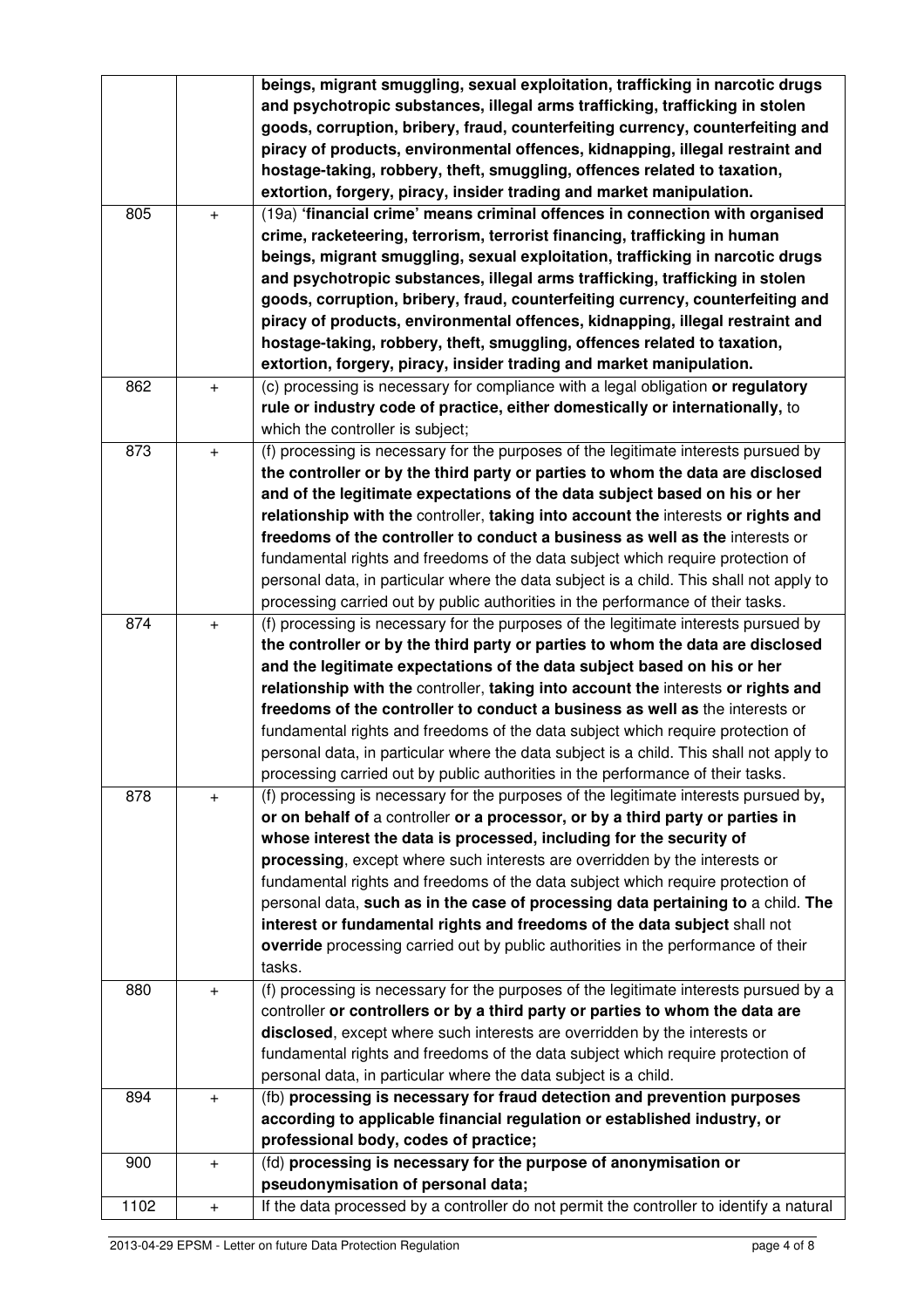|      |           | person, in particular when rendered anonymous or pseudonymous, the                       |  |  |  |  |
|------|-----------|------------------------------------------------------------------------------------------|--|--|--|--|
|      |           | controller shall not be obliged to acquire additional information in order to identify   |  |  |  |  |
|      |           | the data subject for the sole purpose of complying with any provision of this            |  |  |  |  |
|      |           | Regulation.                                                                              |  |  |  |  |
| 1103 | $+$       | If the data processed by a controller do not permit the controller or a processor to     |  |  |  |  |
|      |           | identify a natural person, in particular when rendered anonymous or                      |  |  |  |  |
|      |           | pseudononymous the controller shall not be obliged to process or acquire                 |  |  |  |  |
|      |           | additional information in order to identify the data subject for the sole purpose of     |  |  |  |  |
|      |           | complying with any provision of this Regulation.                                         |  |  |  |  |
| 1249 | $\ddot{}$ | (b) the data are not collected from the data subject and the provision of such           |  |  |  |  |
|      |           | information proves impossible - for example because the data have been                   |  |  |  |  |
|      |           | rendered pseudonymous - or would involve a disproportionate effort;                      |  |  |  |  |
| 1357 | $\ddot{}$ | 3. The data subject shall have the right, where personal data are processed by           |  |  |  |  |
|      |           | electronic means and in a structured and commonly used format, to obtain                 |  |  |  |  |
|      |           | from the controller a copy of data which were provided by the data subject               |  |  |  |  |
|      |           | itself and that undergoing processing in an electronic and structured format             |  |  |  |  |
|      |           | which is commonly used and allows for further use by the data subject. This              |  |  |  |  |
|      |           | right shall not restrict rights of others as trade secrets or intellectual property      |  |  |  |  |
|      |           | rights.                                                                                  |  |  |  |  |
|      |           | This does not apply on the processing of anonymised and pseudonymised                    |  |  |  |  |
|      |           | data, insofar as the data subject is not sufficiently identifiable on the basis of       |  |  |  |  |
|      |           | such data or identification would require the controller to undo the process of          |  |  |  |  |
|      |           | pseudonymisation.                                                                        |  |  |  |  |
| 1376 | $+$       | Paragraph 1 shall not apply to pseudonymous data.                                        |  |  |  |  |
| 1420 | $+$       | 2. Where the controller referred to in paragraph 1 has made the personal data            |  |  |  |  |
|      |           | public, it shall take all reasonable steps, including technical measures, in relation to |  |  |  |  |
|      |           | data for the publication of which the controller is responsible, to inform third parties |  |  |  |  |
|      |           | which are processing such data, that a data subject requests them to erase any           |  |  |  |  |
|      |           | links to, or copy or replication of that personal data. Where the controller has         |  |  |  |  |
|      |           | authorised a third party publication of personal data, the controller shall be           |  |  |  |  |
|      |           | considered responsible for that publication. Anonymised data, pseudonymised              |  |  |  |  |
|      |           | data and encrypted data are exempted, where compliance with this provision               |  |  |  |  |
|      |           | would require the controller to undo the process of anonymisation,                       |  |  |  |  |
|      |           | pseudonymisation or encryption.                                                          |  |  |  |  |
| 1445 | $\ddot{}$ | (da) for the prevention or detection of criminal offences, in particular identity        |  |  |  |  |
|      |           | fraud against the data subject and financial crimes;                                     |  |  |  |  |
| 1446 | $+$       | (ea) for prevention or detection of fraud or other financial crime, confirming           |  |  |  |  |
|      |           | identity or determining creditworthiness.                                                |  |  |  |  |
| 1447 | $\ddot{}$ | (ea) for purposes of the prevention and detection of fraud, and to the extent            |  |  |  |  |
|      |           | criminal data are processed, such processing is in accordance with Article               |  |  |  |  |
|      |           | 9(2) point j).                                                                           |  |  |  |  |
| 1448 | $\ddot{}$ | (ea) for prevention or detection of fraud, confirming identity, and/or                   |  |  |  |  |
|      |           | determining creditworthiness, or ability to pay.                                         |  |  |  |  |
| 1556 | $+$       | 1b. Is based on the legitimate interests                                                 |  |  |  |  |
| 1584 | $\ddot{}$ | (ca) is carried out in the purpose of monitoring and prevention of frauds;               |  |  |  |  |
| 1585 | $\ddot{}$ | (ca) is limited to pseudonymised data. Such pseudonymised data must not be               |  |  |  |  |
|      |           | collated with data on the bearer of the pseudonym. Article19(3a) shall apply             |  |  |  |  |
|      |           | correspondingly.                                                                         |  |  |  |  |
| 1588 | $+$       | (cd) is necessary to pursue controller's legitimate interest in accordance with          |  |  |  |  |
|      |           | Article 6(1)(ja); or                                                                     |  |  |  |  |
| 1590 | $+$       | (cf) is necessary for the purposes of the legitimate interests of the controller         |  |  |  |  |
|      |           | or the third party or parties to whom the profiles or data are disclosed, except         |  |  |  |  |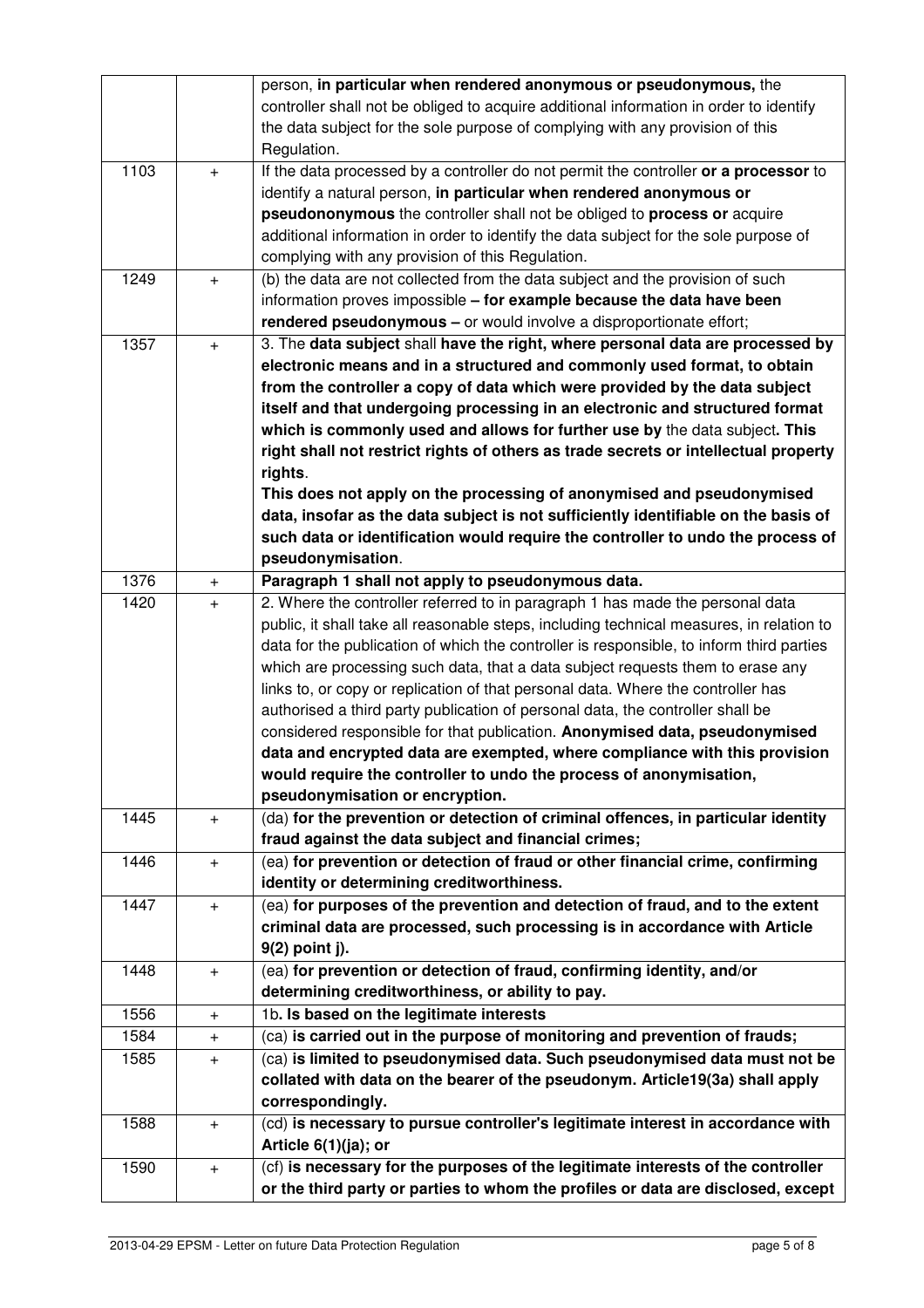|      |     | where such interests are overridden by the fundamental rights and freedoms       |
|------|-----|----------------------------------------------------------------------------------|
|      |     | of the data subjects; or                                                         |
| 2583 | $+$ | 2. Where the Regulation applies by virtue of Article 3(1), the competent         |
|      |     | supervisory authority will be the supervisory authority of the Member State or   |
|      |     | territory where the main establishment of the controller or processor subject to |
|      |     | the Regulation is established. Disputes should be decided upon in accordance     |
|      |     | with the consistency mechanism set out in article 58, and this without           |
|      |     | prejudice to the other provisions of Chapter VII of this Regulation. This        |
|      |     | provision also apply for legal entities of a group of undertakings, where these  |
|      |     | undertakings are located in more than one Member State.                          |
| 2592 | $+$ | 2b. Where the Regulation applies to several controllers and/ or processors       |
|      |     | with the same group of undertakings by virtue of Article 3(1) and (2), only one  |
|      |     | supervisory authority will be competent and it will be determined in             |
|      |     | accordance with Article 51(2).                                                   |
|      |     |                                                                                  |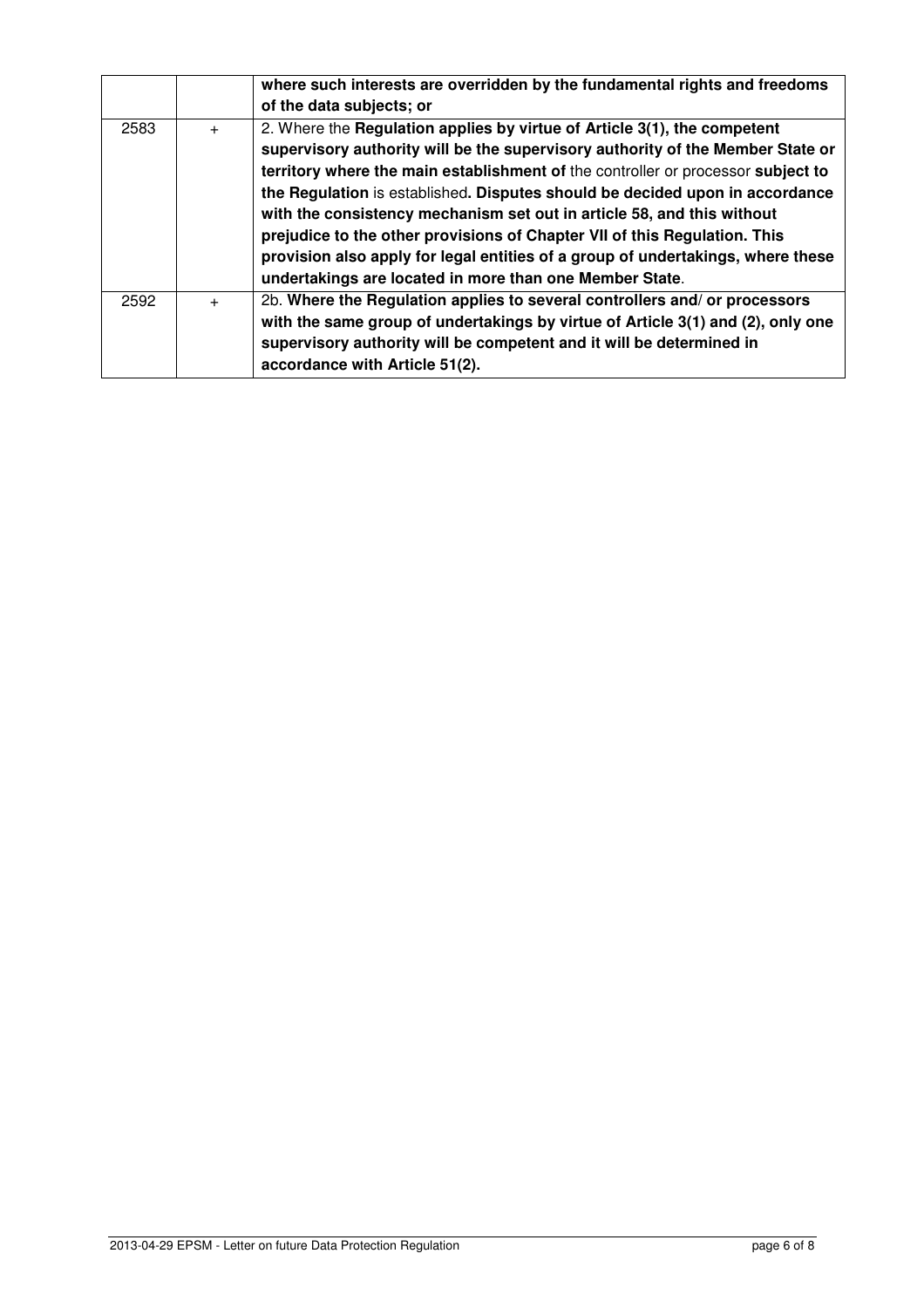## **Enclosure 2: Members of EPSM**

#### **Ordinary Members**

|                                     | <b>Main Activity</b>                                                              | Country   | City                           | Website                             |
|-------------------------------------|-----------------------------------------------------------------------------------|-----------|--------------------------------|-------------------------------------|
| <b>AGES</b><br><b>Anderson Zaks</b> | Network Operator<br>Multi Channel<br><b>Payment Provider</b>                      | D<br>UK   | Langenfeld<br><b>Bracknell</b> | www.ages.de<br>www.andersonzaks.com |
| <b>Atos Worldline</b><br>(Banksys)  | Acquirer                                                                          | B         | <b>Brussels</b>                | www.banksys.com                     |
| $B + S$                             | Acquirer                                                                          | D         | Frankfurt/Main                 | www.bs-card-service.com             |
| card complete                       | Acquirer                                                                          | A         | Wien                           | www.cardcomplete.com                |
| <b>CardProcess</b>                  | Network Operator                                                                  | D         | Frankfurt/Main                 | www.cardprocess.de                  |
| cardtech                            | Network Operator                                                                  | D         | Köln                           | www.cardtech.de                     |
| <b>CCV Allcash ecm</b>              | POS Payment<br>Provider                                                           | D         | Moers                          | www.ccv.eu                          |
| ConCardis                           | Acquirer                                                                          | D         | Eschborn                       | www.concardis.com                   |
| Deutsche Card<br>Services           | Acquirer                                                                          | D         | Köln                           | www.deutsche-card-<br>services.de   |
| <b>DIBS</b>                         | Internet Payment<br>Provider                                                      | S         | Stockholm                      | www.dibs.se                         |
| easycash                            | Network Operator<br>+ Acquirer                                                    | D         | Ratingen                       | www.easycash.de                     |
| <b>EDPS</b>                         | <b>Payment Service</b><br>Provider                                                | GR        | Voula                          | www.edps.gr                         |
| Elavon                              | Acquirer                                                                          | D         | Frankfurt                      | www.elavon.com                      |
| <b>EOS</b>                          | Internet Payment<br>Provider                                                      | D         | Hamburg                        | www.eos-payment.com                 |
| <b>Global Collect</b>               | Internet Payment<br>Provider                                                      | <b>NL</b> | Hoofddorp                      | www.globalcollect.com               |
| Hobex                               | Network Operator                                                                  | A         | Salzburg                       | www.hobex.at                        |
| <b>ICP</b>                          | Network Operator                                                                  | D         | Schwalbach                     | www.icp-companies.com               |
| <b>InterCard</b>                    | Network Operator                                                                  | D         | Taufkirchen                    | www.intercard.de                    |
| <b>LAVEGO</b>                       | Network Operator                                                                  | D         | München                        | www.lavego.de                       |
| Lufthansa AirPlus                   | Acquirer                                                                          | D         | Neu-Isenburg                   | www.acceptance.de                   |
| montrada                            | Network Operator                                                                  | D         | <b>Bad Vilbel</b>              | www.montrada.de                     |
| <b>NETS</b>                         | Network Operator                                                                  | DK        | <b>Ballerup</b>                | www.nets.eu                         |
| Ogone                               | Internet Payment<br>Provider                                                      | B         | <b>Brussels</b>                | www.ogone.com                       |
| PayLife                             | Acquirer                                                                          | A         | Wien                           | www.paylife.at                      |
| Paysafecard                         | Internet Payment<br>Provider                                                      | A         | Wien                           | www.paysafecard.com                 |
| Payvision                           | <b>Payment Solution</b><br>Provider                                               | <b>NL</b> | Amsterdam                      | www.payvision.com                   |
| POSPartner                          | <b>Payment Solution</b><br>Provider                                               | D         | Königswinter                   | www.pospartner.de                   |
| Postbank P.O.S.<br>Transact         | Acquirer                                                                          | D         | Eschborn                       | www.postransact.de                  |
| <b>SIX Payment</b><br>Services      | Acquiring,<br>Processing<br>Services-<br>international<br><b>Business EU wide</b> | <b>CH</b> | Zürich                         | www.six-payment-<br>services.com    |
| <b>SOFORT AG</b>                    | Internet Payment<br>Provider                                                      | D         | Gauting                        | www.sofort.com                      |
| <b>TeleCash</b>                     | <b>Payment Solution</b><br>Provider                                               | D         | <b>Bad Vilbel</b>              | www.telecash.de                     |